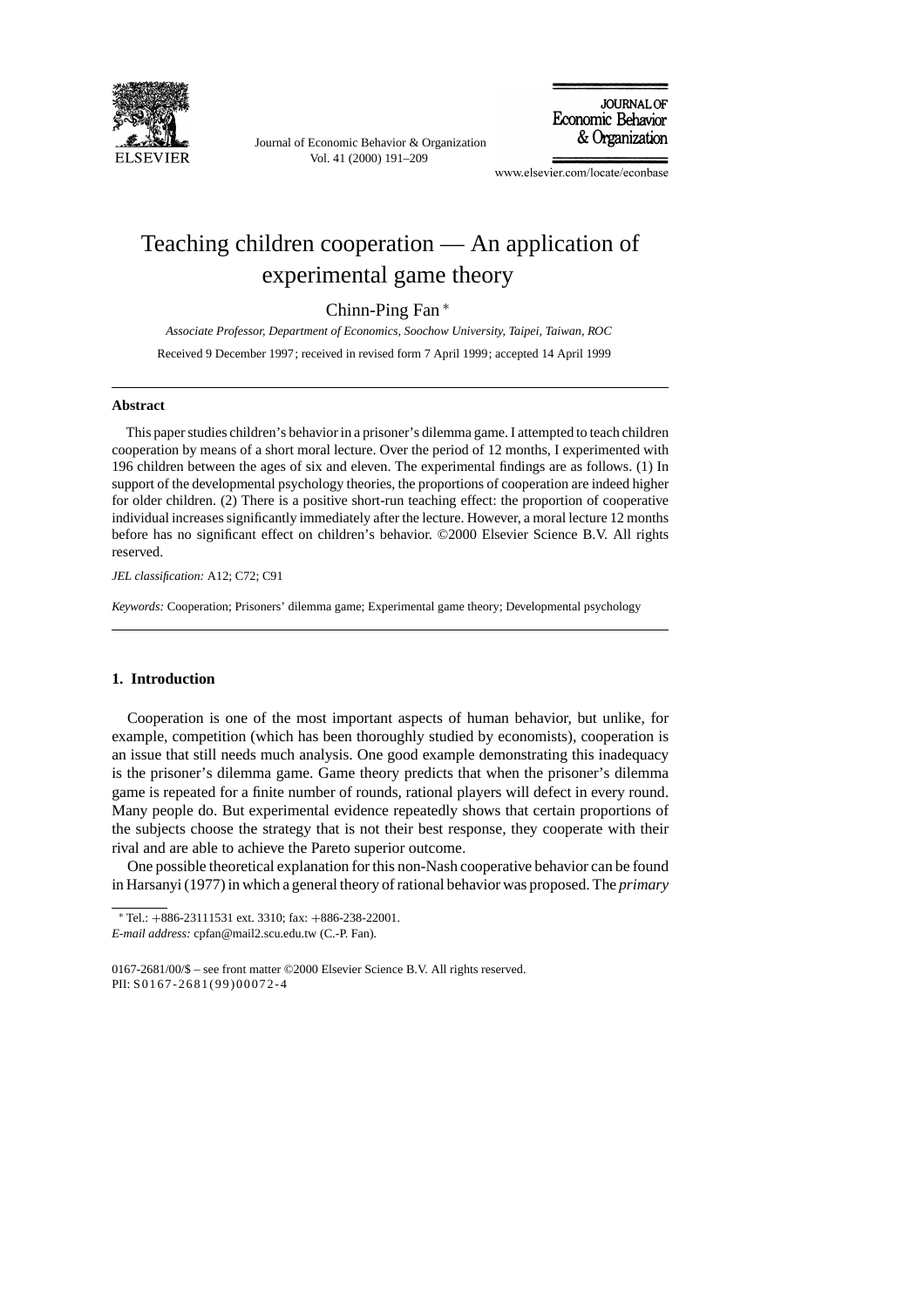*definition of individual rationality* refers to the widely used concept of maximizing individual expected utility; while the *secondary definition of rationality* (*in the case of ethics*) refers to maximizing the average utility level of all individuals in a society. Mathematically, the former definition can be transformed to the latter by adopting the equiprobability postulate, that is, agents maximize under 'the fictitious assumption of having the same probability of occupying any possible social position' (p. 632). Harsanyi called this the 'equiprobability model of moral value judgments' (p. 632). If people are rational under this definition, the Pareto superior cooperative outcome will be the equilibrium result of the prisoner's dilemma game.

Harsanyi distinguished these two rationality concepts by specifying different objective functions. However, the relationship between these two concepts was not discussed. It is also unclear which part of the human population possesses which kind of rationality concept. The field of developmental psychology may be helpful in this respect. Developmental psychology studies the processes of intellectual, emotional, and cognitive development in children. According to Kohlberg (1969), the development of human cognitive structure is the result of processes of interaction. He claims that:

The direction of development of cognitive structure is toward greater *equilibrium* in this organism-environment interaction, i.e., of greater balance or *reciprocity*... In addition, however, social cognition always involves *role-taking,*i.e., awareness that the other is in some way like the self, and that the other knows or is responsive to the self in a system of complementary expectations... .The direction of social or ego development is also toward an equilibrium or*reciprocity* between the self's actions and those of others toward the self. In its generalized form this equilibrium is the end point or definer of morality, conceived as principles of justice, i.e., of reciprocity or equality  $1$  (pp. 348–349).

This theory, no doubt, provides a possible support for Harsanyi's general theory of rational behavior. It also looks very much like a verbal description of a game theoretic solution concept, with the particular condition that cognition development would bring us to an equilibrium with the special property of equality or reciprocity. In a prisoner's dilemma game, if people understand that the only candidate for equilibrium is reciprocal behavior, than it would be reasonable for them to choose cooperation over the Pareto-inferior outcome.

Developmental psychology contains more than abstract theoretical statements. Beginning with the pioneering work of the great Piaget (1928), psychologists have observed and studied the behavior of children empirically. Among other results, it has been found that older children are more capable in understanding other people's thoughts and feelings (Karniol, 1995). Their ability in making causal reasoning is more developed (Siegler and Thompson, 1998). Older children are more sensitive to the implicit demand for socially appropriate actions (Zarbatany et al., 1985). And the effect of negative emotions, for example, anger or anxiety, on cognition ability is stronger for younger children (Buengtal et al., 1995).

One research technique frequently employed by psychologists is to elicit free responses to hypothetical questions from subjects. However, economists will point out that subjects may not be properly motivated to provide meaningful responses to the questions. A standard procedure for economic experiments is to design material incentives in order to elicit meaningful responses from subjects.

<sup>&</sup>lt;sup>1</sup> Italics as in the original.